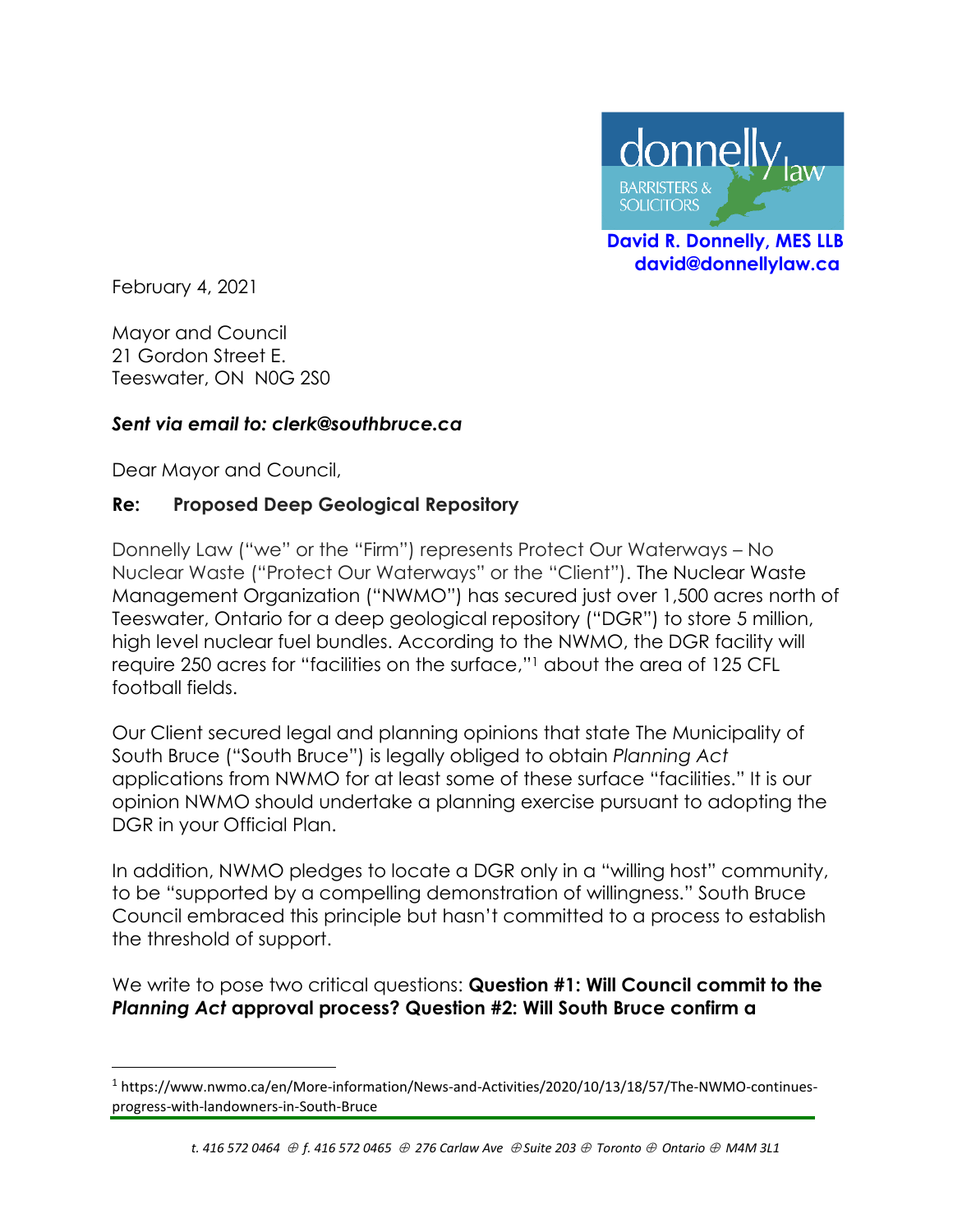## **"compelling" demonstration of willingness to host a DGR as a binding referendum, requiring a two-thirds majority?**

## **Willing Host Determination**

On January 20, 2021, Protect Our Waterways convened a well-attended virtual public meeting to discuss the process established by the Municipality of South Bruce ("South Bruce") to determine the acceptability of the proposed DGR. In addition, a recent poll of residents confirmed 64% oppose the DGR, with only 16% approving. More than 1500 residents of South Bruce and more than 11,700 residents of Ontario have signed a petition to oppose hosting a DGR in South Bruce.

According to South Bruce's Community Liaison Committee website, "Our intention is not to promote Canada's plan for the long-term management of used nuclear fuel."<sup>2</sup> Protect Our Waterways is concerned that in fact, the CLC webpage has been used to promote DGR. Now that the site is undergoing a refresh, will Council meet with our Client to discuss the work of the CLC and communications before the site re-emerges?

Community members have repeatedly made the point that Council is not being transparent regarding how it will establish whether the community is a willing host, particularly in light of the fact it is obvious a majority of residents do not want the DGR.

# **Peer Review and Participant Funding**

The NWMO site selection process is designed to address a broad range of technical, social, economic and cultural factors. During step 4, detailed site evaluations are to be completed for the candidate sites.

Peer reviews are an important aspect of any major planning study or significant undertaking such as the NWMO's Site Selection Process. Peer reviews provide an opportunity to evaluate the work of one or more people with similar competencies as the producers of the work (peers) and are used to maintain quality standards, improve performance, and provide credibility. Peer reviews function as a form of self-regulation by qualified members of a profession within the relevant field.

<sup>&</sup>lt;sup>2</sup> https://clcinfo.ca/southbruce/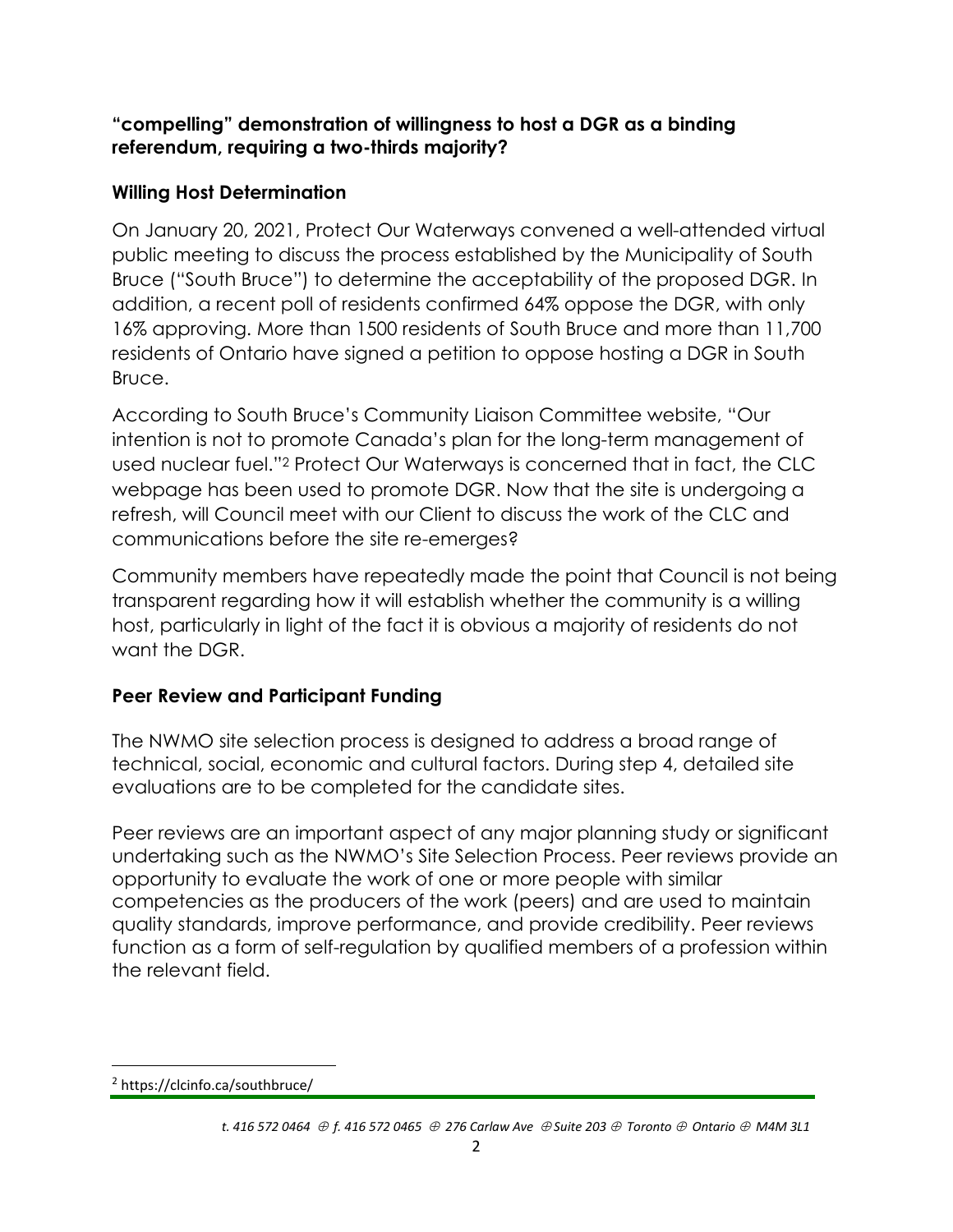The Municipality of South Bruce does not have the Staff or financial resources to undertake peer reviews of the NWMO reports. Nor does the Municipality have the financial resources to retain experts to conduct peer reviews.

The funding of peer reviews is normally provided by the proponent of a major planning study or significant undertaking. In many jurisdictions funding of peer reviews is a requirement of *a Planning Act* application e.g. Windsor, London, Burlington, Oakville, etc.

Residents have lost confidence in the Municipality of South Bruce to remain detached from the DGR promotion campaign and to remain neutral. It is essential that independent peer review be conducted by experts chosen by Protect Our Waterways, free from close associations with the nuclear industry.

The Government of Canada claims to offer 3 different funding programs for participants in the impact assessment process. There are three traditional grounds that support federal regulation of some aspects of nuclear energy. First, that federal legislation has declared nuclear energy to be a "work" for the general advantage of Canada under s. 92(10)(c) of the *Constitution Act, 1867*; second, the power over nuclear energy falls under the general power for "peace, order and good government" set out in the preamble to s.91 of the *Constitution Act, 1867*; and third, that it falls under matters of national defense. Although not the subject of this opinion, it seems obvious that some aspects of a DGR approval are a federal jurisdiction, begging the question why a municipality is being cast in a quasi-approval role?

Regardless of the source of funds, it is our respectful submission that the Municipality of South Bruce must:

- i. update its fees by-law to require cost recovery for peer reviews as part of any future *Planning Act* application(s); and/or
- ii. require NWMO to provide the municipality and residents with funding for peer reviews; and
- iii. For the studies to be undertaken by the municipality, experts bidding on the studies should not be permitted to apply for future work on the project.

The Municipality should refuse to be a "willing host" community if NWMO declines to fund the peer review work, whether conducted by the municipality or concerned residents.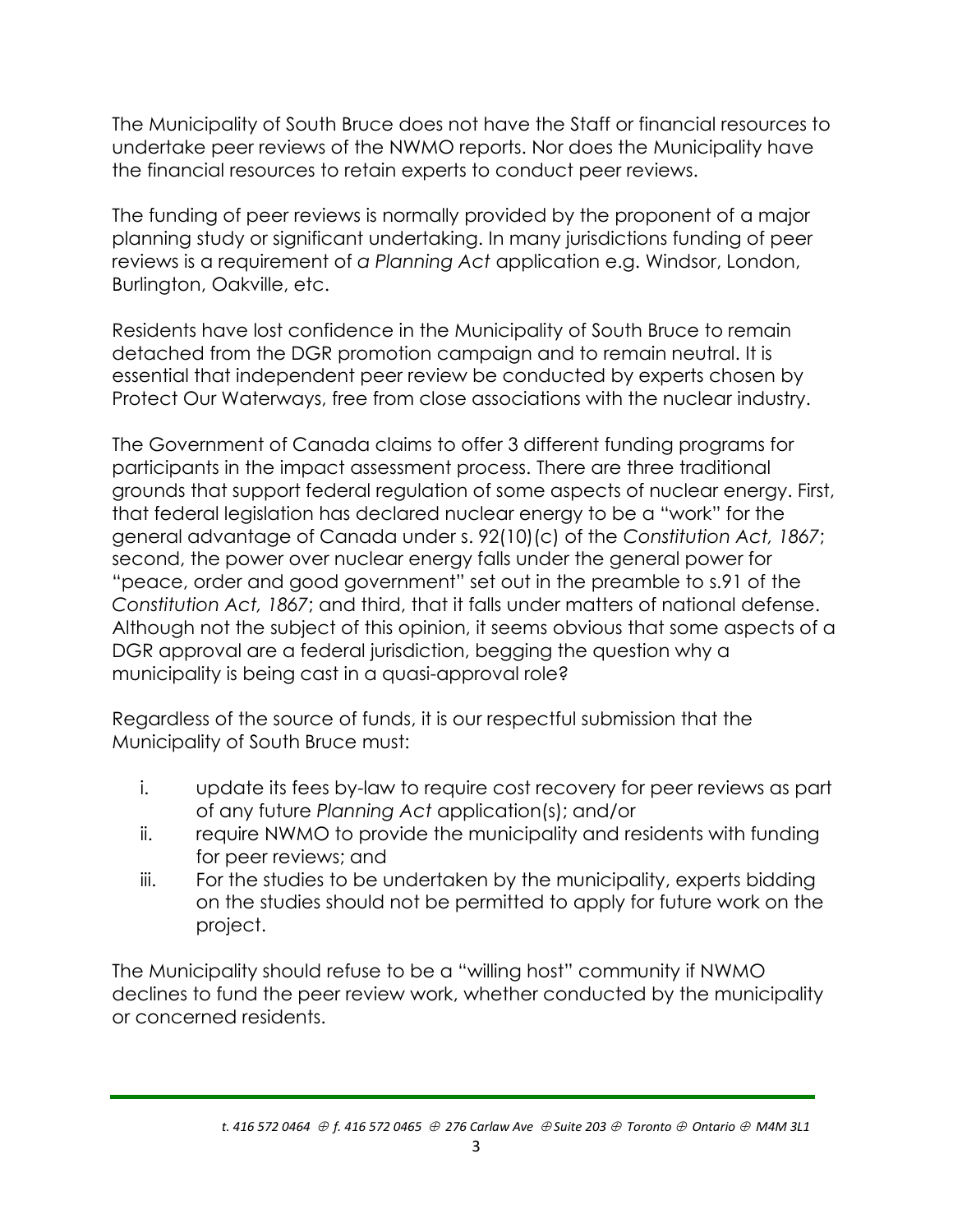## **Planning Act - Legal Opinion**

The law of Canada has evolved considerably regarding municipal regulation of traditionally federal facilities like airports, ports and nuclear power plants.

The question of overlapping jurisdiction has been addressed in several court decisions involving the predecessor to the Hamilton Port Authority and the City of Hamilton (5) (*Hamilton Harbour Commissioners v City of Hamilton*). The trial level decision was issued in 1976 and the Court of Appeal handed down its decision in 1978. The Court of Appeal endorsed the following portions of the trial level decision:

In my opinion, land-use control within a harbour has both provincial and federal aspects. I conclude that the City pursuant to s. 35 of the Planning Act may validly pass a zoning by-law affecting land use within the harbour so long as it does not explicitly attempt to prohibit or regulate the use of land for purposes related to navigation and shipping [emphasis added].

Based on the above, it is clear that municipal zoning is applicable to the DGR proposal provided any zoning regulations do not affect or impair the core of the federal power to license and regulate the use for a nuclear waste repository or create an operational conflict with federal laws.

Similarly, other municipal regulations and requirements beyond municipal zoning may also be applicable. Site alteration permits, grading and drainage permits, driveway entrance permits and site plan approval are examples of some of the municipal requirements that could be applicable.

The South Bruce Zoning By-law 2011-63 does not authorize a nuclear waste repository in the Municipality. A nuclear waste repository is not a service or utility referenced in subsection 3.1.1 (i) or (ii) nor is the NWMO considered an agency or department of the Federal Government.

Municipality of South Bruce Zoning By-law 2011- 63 also includes the following additional provision for public uses, buildings and/or structures:

## 3.2 PUBLIC USES, BUILDINGS AND/OR STRUCTURES

Despite Section 3.1.1, the erection of any building or structure designed for use as an office, storage or other uses, and the use of land for outside storage, by the Corporation; any telephone, cable or communications utility company; any agency or department of the Federal, Provincial or